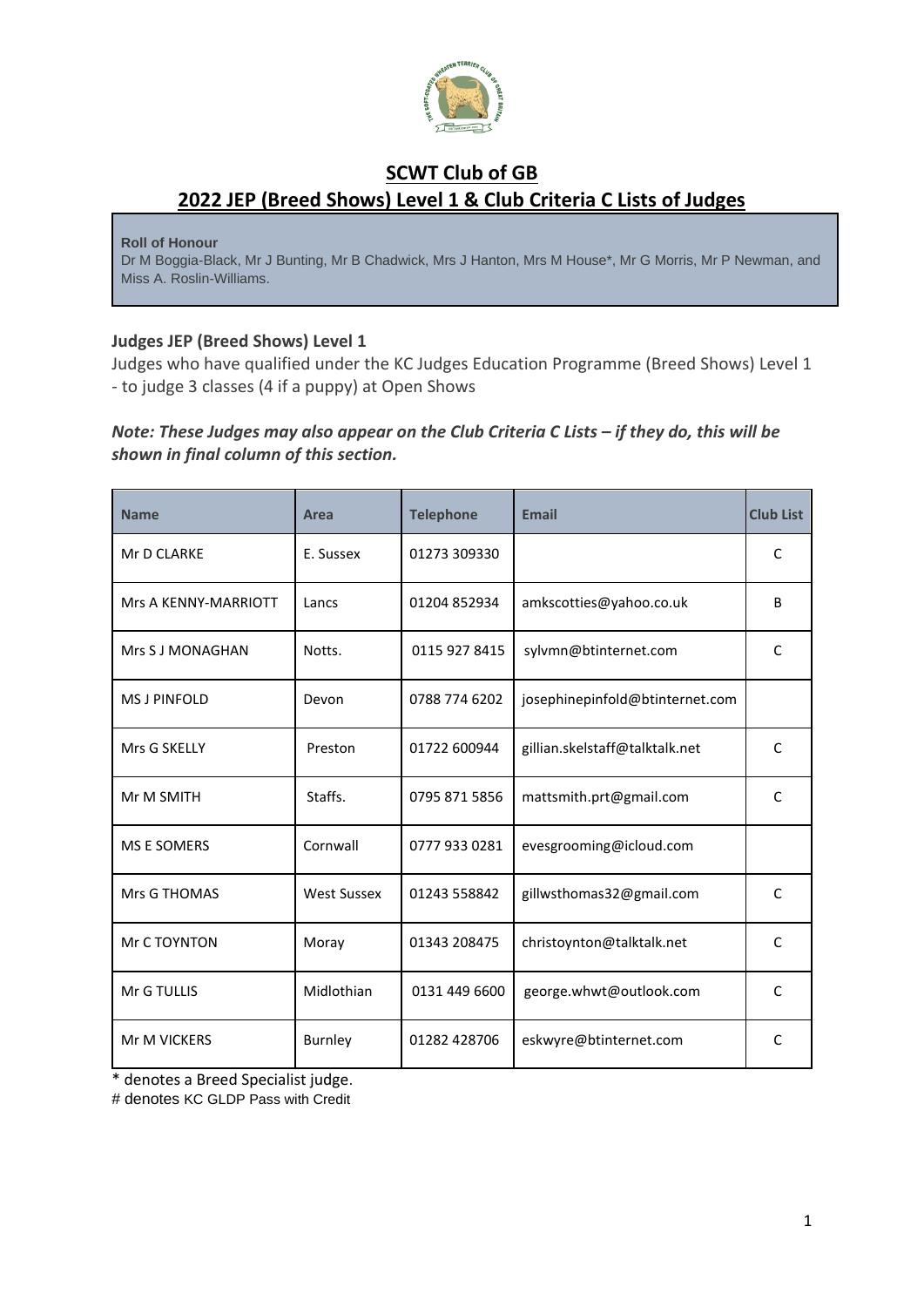

**Judges C List:**

Aspirant judges who do not fall into categories for A1, A2, A3 or B Judges lists, but have the support of the SCWTC of GB.

Note: These Judges may also appear on the JEP Level 1 & Level 2 Lists - if they do, this will *be shown in final column of this section.*

## **Open Show Secretaries please note:**

The following sponsorship donations will be available, but these will only apply where a show appoints one of the SCWT Club of GB's C LIST judges. This is to help aspiring judges to gain the experience required to progress to the B List.

Options 1 & 2 below apply to Terrier Only Breed Society/Association Open Shows only.

Option 3 applies to all other General Breed Open Shows.

- **Option 1** -If a TERRIER ONLY BREED SOCIETY/ASSOCIATION appoints a C list BREED SPECIALIST Judge from the C List, for Soft-Coated Wheaten Terrier Breed Classes at their Open Show, the SCWT Club of GB will support your show with a donation of £15.
- **Option 2** If a TERRIER ONLY BREED SOCIETY/ASSOCIATION appoints a C list NON-BREED SPECIALIST Judge from the C List, for Soft-Coated Wheaten Terrier Breed Classes at their Open Show, the SCWT Club of GB will support your show with a donation of £10.
- **Option 3** If a GENERAL BREED SOCIETY/ASSOCIATION appoints any C list Judge from the C List, for Soft-Coated Wheaten Terrier Breed Classes at their Open Show, the SCWT Club of GB will support your show with a donation of £10.

Please notify the Club Secretary, (email **[secretary@wheaten.org.uk](mailto:secretary@wheaten.org.uk)**), if you wish to claim a donation. Please forward a schedule of your show to the Club Secretary with your request.

*Note 1. To assist Shows where they have appointed a Judge who, at the time of signing their contract, was on our C List, but has subsequently progressed to our B List by the time of the show, the SCWT Club of GB will still agree to sponsor, as above, provided a copy of the Judges signed contract can be sent to the SCWT Club of GB Secretary to evidence this.*

| <b>Name</b>        | Area      | <b>Telephone</b> | <b>Email</b>                                                        | <b>JEP Level -</b><br><b>Where</b><br>applicable |
|--------------------|-----------|------------------|---------------------------------------------------------------------|--------------------------------------------------|
| Mr B AUBREY        | Mid Glam. | 0786 811 7374    | brianaubrey123@outlook.com                                          | 2                                                |
| Mr K BALDWIN       | Liverpool | 01514984006      | k9nightstorm@btinternet.com                                         |                                                  |
| <b>Ms M BARNET</b> |           |                  | Details not available for publication - awaiting consent under GDPR |                                                  |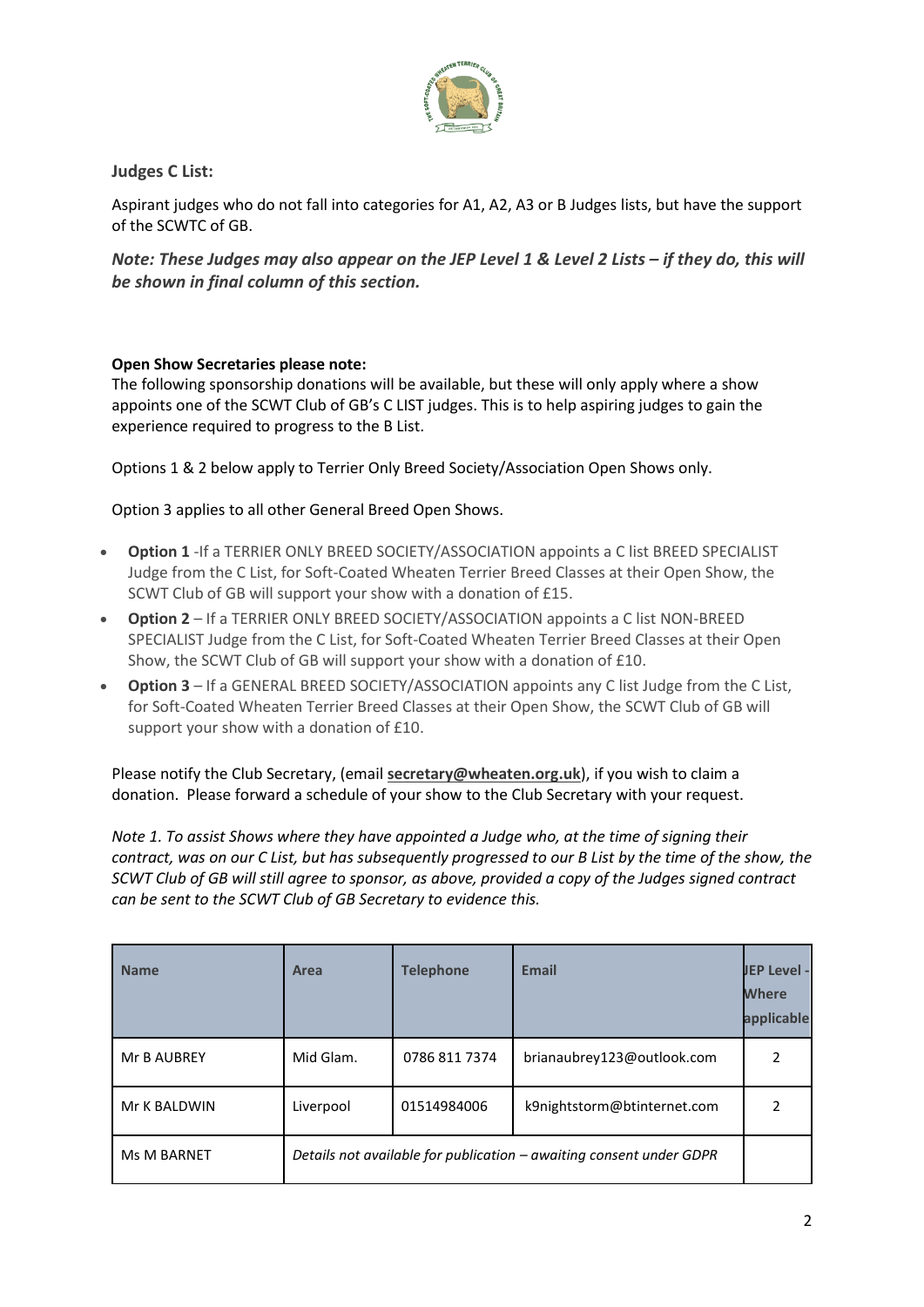

| *Mrs S BARRETT           | Herts.                                                              | 01279 850479  | sophia@saffini.com             |                |
|--------------------------|---------------------------------------------------------------------|---------------|--------------------------------|----------------|
| *Mrs B BRADFORD          | Details not available for publication - awaiting consent under GDPR |               |                                |                |
| *Mr S BRADFORD           | Details not available for publication - awaiting consent under GDPR |               |                                |                |
| Ms E BRADLEY             | Details not available for publication - awaiting consent under GDPR |               |                                |                |
| Mr D CLARKE              | E. Sussex                                                           | 01273 309330  |                                | 1              |
| Miss N FOSTER            | Kent                                                                | 0792 636 2919 | thozow@hotmail.co.uk           | 2              |
| Mr B GRAY                | Leics.                                                              | 01509 813849  |                                |                |
| *Dr A GRIFFITHS          | Shropshire                                                          | 0788 780 3722 | annegriffiths@doctors.org.uk   | $\overline{2}$ |
| <b>Miss E HAJDAS</b>     | Details not available for publication - awaiting consent under GDPR |               |                                |                |
| Mr W HARRIS              | Devon                                                               | 01752 365950  |                                |                |
| Ms L HERD                | Details not available for publication - awaiting consent under GDPR |               |                                |                |
| *Mrs B LAWRENCE          | Surrey                                                              | 0790 642 3324 | surreygoldwheatens@hotmail.com | $\overline{2}$ |
| *Mrs L LUI               | Scotland                                                            | 0795 298 8201 | supermiffy@hotmail.com         | $\overline{2}$ |
| Mr G MASON               | South Wales                                                         | 01443 682922  |                                |                |
| Mrs S J MONAGHAN         | Notts.                                                              | 0115 927 8415 | sylvmn@btinternet.com          | ı              |
| Miss C NEILL             | Details not available for publication - awaiting consent under GDPR |               |                                |                |
| Mrs J PARADISE           | Glos.                                                               | 0771 867 1640 | jane@shardlow-squad.co.uk      | $\overline{2}$ |
| <b>Miss S RICHARDSON</b> | Details not available for publication - awaiting consent under GDPR |               |                                |                |
| *Mr C SATHERLEY          | Tamworth                                                            | 01827 382186  | enquiries@silkcroft.co.uk      |                |
| Mrs G SKELLY             | Preston                                                             | 01722 600944  | gillian.skelstaff@talktalk.net | 1              |
| Mr M SMITH               | Staffs.                                                             | 0795 871 5856 | mattsmith.prt@gmail.com        | 1              |